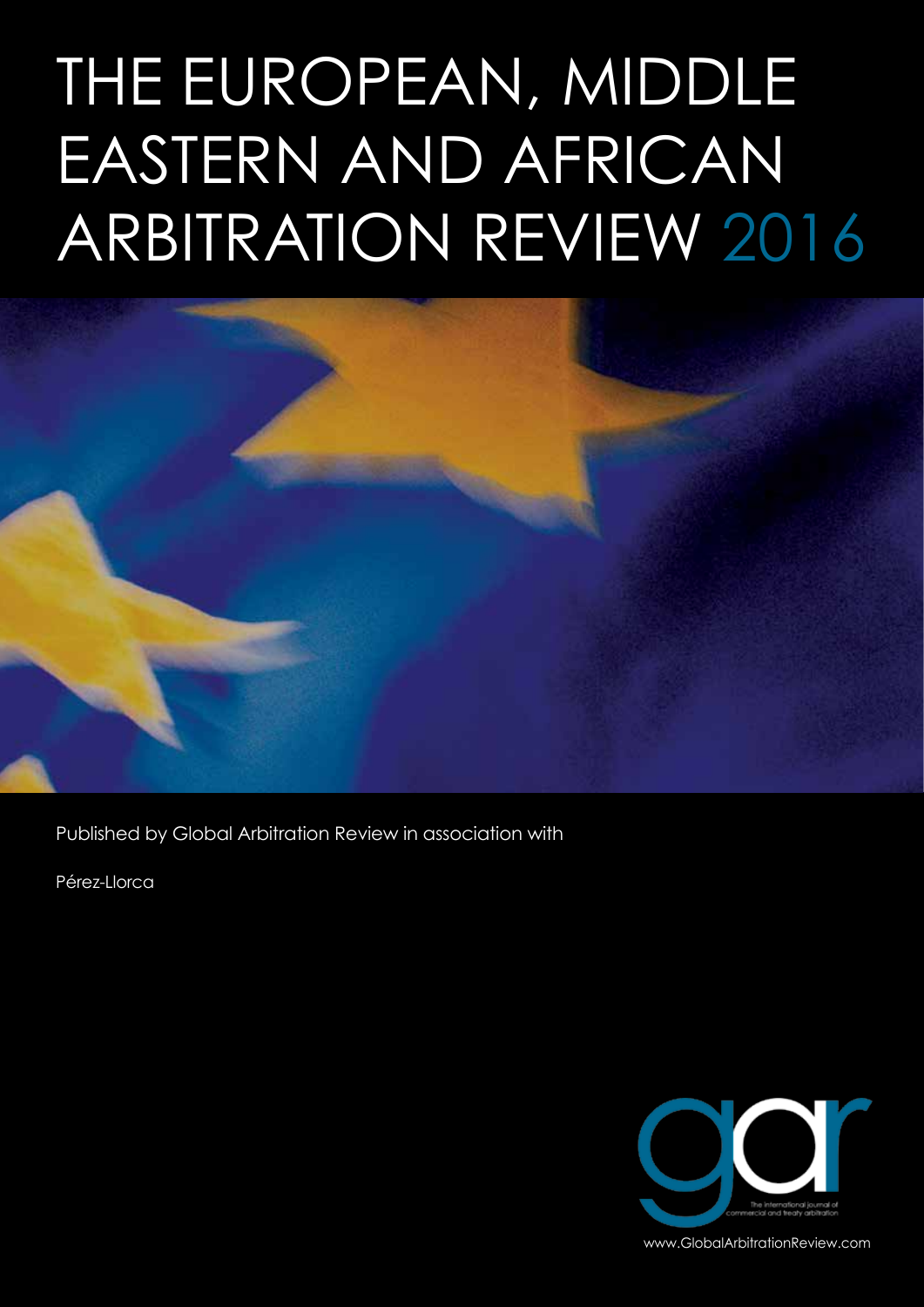### Spain

#### **Félix J Montero and Mercedes Romero**

Pérez-Llorca

A new law has come into force in Spain, the International Judicial Cooperation in Civil Matters<sup>1</sup> (the IJCCM Act), which aims to provide access to the justice system for parties involved in transnational relationships.

 The IJCCM Act is applicable to civil and commercial matters and has a subsidiary application<sup>2</sup> regarding EU Regulations, International Treaties and some specific laws (such as the Insolvency Act, Adoption Act, Civil Registry Regulations, Consumers and Users Regulations, Arbitration Act, Mortgage Regulations, Commercial Code and Regulations, and International Rules of Voluntary Jurisdiction Law). In other words, all of these treaties and laws have a preferential application, meaning that the IJCCM Act will be applied in default of other provisions provided in those regulations.

The IJCCM Act sets forth, to begin with, several general provisions and is further divided into sections that govern:

- the service abroad of judicial and extrajudicial documents;
- taking of evidence abroad;
- evidence of foreign law, information and evidence of foreign law;
- lis pendens and related international actions; and
- recognition and enforcement of foreign resolutions.

The most innovate part of the IJCCM Act is related to the recognition (exequátur) and enforcement of foreign resolutions, also applicable to foreign arbitral awards. The IJCCM Act replaces the procedure established in the Spanish Procedural Code<sup>3</sup> and establishes a new procedure which, as stated in the preamble of the IJCCM Act, 'takes into account the most innovative academic developments as well as the most recent legal tendencies'. The reason for this is very simple: until the IJCCM Act was enacted, the recognition and enforcement of foreign resolutions was governed by the former Spanish Procedural Code, dated 1881,<sup>4</sup> by reference of the Spanish Procedural Code 2001. Case law and scholars alike have been making a concerted effort to try to fill the procedural gaps presented by the antiquated law, but have been confronted with contradictory interpretations and opinions, which in practice has given rise to legal uncertainty.

Therefore, the new regulation is more than welcome and highly anticipated. However, the question is, does it fulfil the expectations?

In our experience there are three issues that have been successfully introduced by the IJCCM Act. The first is related to the possibility of requesting the non-recognition of foreign resolutions, including foreign arbitral awards. The second is that the inclusion of the express statement regarding the possibility of requesting the partial recognition and enforcement of the foreign award is also satisfactory. Finally, the possibility of requesting the recognition of a foreign award within the framework of other proceedings, without the need to initiate separate proceedings, has been employed to streamline procedures.

#### **Non-recognition and enforcement of foreign awards**

A few years ago, we highlighted a situation in which the winning party adopts a passive attitude towards the recognition of the award, but the losing party is interested in seeking nonrecognition of the award in order to obtain, for example, an express declaration of violation of public policy.<sup>5</sup> In this situation, the losing party had no right of rebuttal or right to file a claim of non-recognition.

Should the winning party seek recognition of the award, the losing party could always rebut said recognition by filing a claim of opposition sustaining, among other things, the violation of public policy. In this situation, the judge would deliver a final decision on the matter. Conversely, should the winning party take no steps, the losing party would have no right of rebuttal or right to file a claim of non-recognition under Spanish procedural rules.

This situation has been resolved by article 42.2 of the IJCCM Act, which expressly foresees the possibility of requesting the non-recognition of an award. Therefore, if a party is interested in obtaining the non-recognition of an award it may do so directly.

#### **Partial recognition and partial enforcement of an award**

A party may be faced with the situation in which an award contains several rulings and some of them are enforceable and others not, as they are, for example, contrary to public policy.

A successful solution to this issue is by way of articles 49 and 50.3 of the IJCCM Act, which allow the partial recognition and enforcement of foreign resolutions. This solution is coherent with the purpose of the IJCCM Act and other regulations, which increasingly seek to facilitate the recognition and enforcement of foreign resolutions, abolishing as many barriers as possible.

#### **Recognition of foreign awards in the framework of other proceedings**

The situation would be as follows: a party is involved in proceedings (the main proceedings) that are dealing with claims that have been adjudicated by a foreign arbitral award and hence could be faced with an issue of res judicata. However, the foreign arbitral award has no legally binding effect in Spain until it has been recognised and, therefore, until the active party has initiated a recognition procedure under the IJCCM Act. Therefore, the party is not legally entitled to rely on said foreign arbitral award in order to successfully argue a res judicata defence.

In practice this could raise several issues, as the main proceedings could proceed at a faster pace than the recognition procedure and therefore grounds for arguing res judicata could be limited.

From our point of view, an outstanding approach was introduced by article 44.2 IJCCM Act, which allows a party to request the recognition of the foreign award within the main proceedings. The efficacy of the recognition would be limited according to the results of the main proceedings and will not prevent the request of recognition and enforcement of the foreign arbitral award. In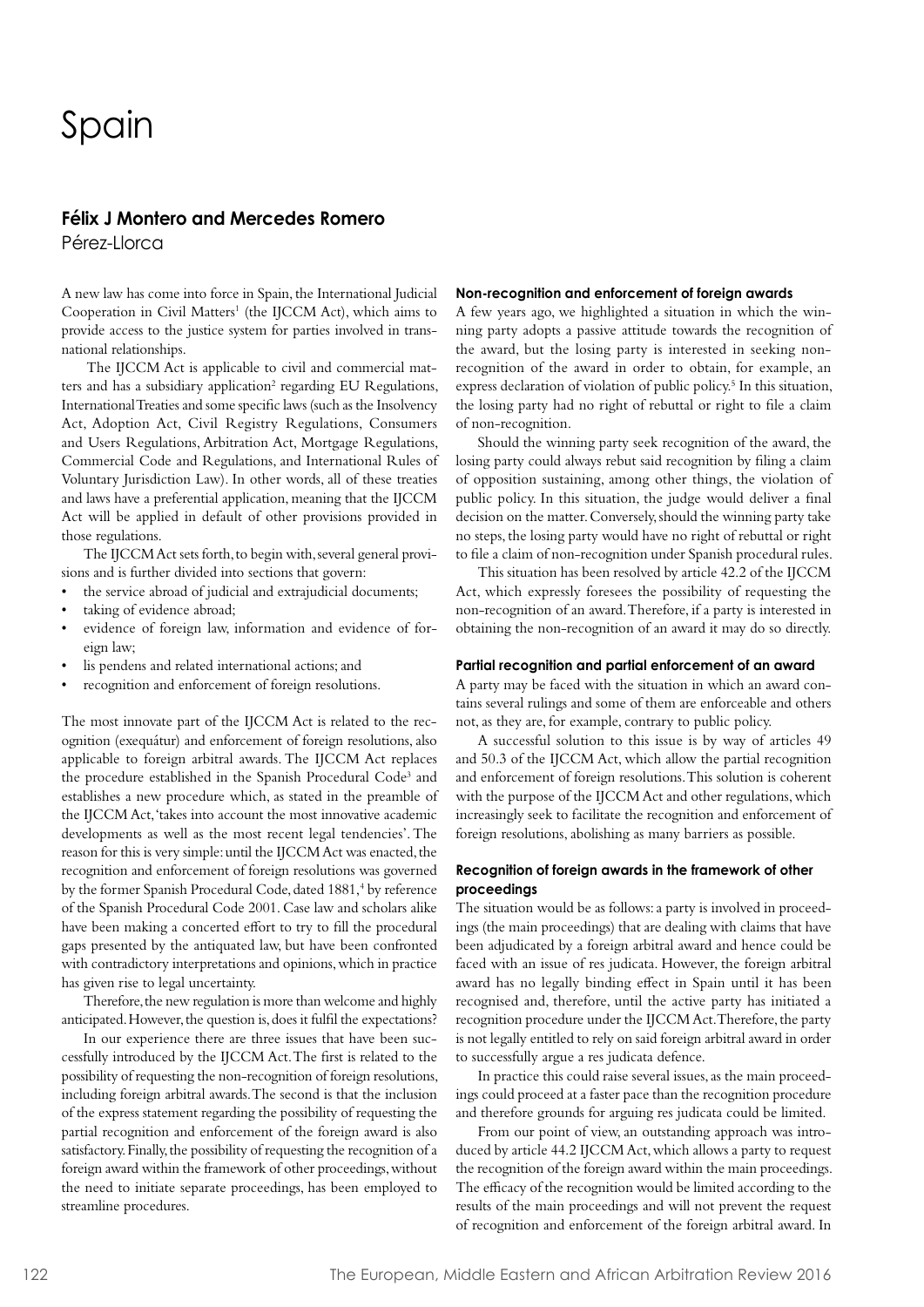addition, as stated in the preamble of the IJCCM Act, this recognition will be made directly in the judgement.

However, an interesting point remains whether it would be possible to request the non-recognition of a foreign arbitral award within the framework of the main proceedings. From a different perspective, a defendant might be willing to argue that the foreign arbitral award has dealt with issues different than those claimed in the main proceedings and hence no res judicata or similar issues are involved.

Article 44.2 of the IJCCM literally states that 'when the recognition of a foreign resolution is argued in the main proceedings [...] the judge must rule taking into account said recognition'. Therefore, the literal terms of the article seem to exclusively foresee the possibility of requesting the recognition of a foreign arbitral award but not the possibility of requesting the non-recognition of the foreign arbitral award. However, a joint interpretation of article 42.2 of the IJCCM Act (the non-recognition of foreign resolutions) and article 44.2 of the IJCCM Act (the request of the recognition within the main proceedings) may leave some room open for a different interpretation.

Notwithstanding the above and the innovative approaches adopted in some issues, unfortunately, from our point of view, the IJCCM Act has left some controversial issues unresolved or partially resolved, which in practice will complicate the recognition and enforcement procedure.

#### **Jurisdiction of the Court on recognition and enforcement**

According to article 52.1 of the IJCCM Act, the competent court for the request of the recognition and enforcement of a resolution is the Court of First Instance of the domicile of the party against which the resolution is being recognised or enforced.

However, according to article 8.6 of the Spanish Arbitration Act, the competent court for the recognition of an arbitral award is the civil and penal branch of the High Court of Justice that corresponds with either the region where the party whose recognition has been requested has its place of business or residence, or the region where the person affected by said award has its place of business or residence.

Therefore, whereas the IJCCM Act refers to the Court of First Instance for the recognition of a foreign resolution (in the understanding that it includes foreign awards), the Spanish Arbitration Act refers to the civil and penal branch of the High Court of Justice.

As stated by Professor Gómez Jene,<sup>6</sup> and in article 2 of the IJCCM Act, the Spanish Arbitration Act has a preferential application to the IJCCM Act<sup>7</sup> and hence the competence for the recognition of foreign arbitral awards remains in the civil and penal branch of the High Court of Justice.

Notwithstanding the above, according to article 8.4 of the Spanish Arbitration Act, the competence for the enforcement of the award will be the Court of First Instance.

This means that in practice two different courts will deal with recognition (High Court of Justice) and enforcement (Court of First Instance). Hence, the joinder of claims (recognition and enforcement) will not be possible for foreign arbitral awards. Note that article 54.1 of the IJCCM Act expressly refers to the possibility of joining these claims, however this will only be possible in cases where the recognition and enforcement of resolutions other than arbitral awards is sought.

#### **Exequatur: Lack of right of opposition of the party seeking enforcement**

In the former Spanish Procedural Code dated 1881, the proceedings were as follows: the party seeking recognition would file a claim, complying with certain requirements. The party which the recognition was sought against had the opportunity to oppose the recognition based on the grounds stated in the New York Convention,<sup>8</sup> within a period of 30 days plus 9 days from the date on which the claim was served. Subsequently, the Court would deny the recognition or recognise the award.

This proceeding was highly criticised by scholars and case law. On the one hand, some scholars argued that the party seeking the enforcement should be granted the opportunity to rebut the grounds of opposition raised by the other party. Despite the fact that this procedural step was not contained in the Spanish Procedural Code dated 1881, in certain occasions courts granted the party seeking the enforcement with said opportunity.<sup>9</sup> On other occasions, the Courts denied this right based on the literal proceedings foreseen in the 1881 Spanish Procedural Act which did not contain such a right. Hence, this caused uncertainty in practice and, depending on the Court, one would have the right or not have the right to oppose.

On the other hand, some scholars<sup>10</sup> argue that the recognition proceedings are not contradictory proceedings and that no party should be entitled to make any allegations. The Court should be the only one that examines whether there are grounds to refuse the recognition of the resolution. However, this approach might not coincide with article V.1 of the New York Convention, which states:

*Article V 1. Recognition and enforcement of the award may be refused, at the request of the party against whom it is invoked, only if that party furnishes to the competent authority where the recognition and enforcement is sought, proof that*

Whether we follow one debate or the other, the fact is that the IJCCM Act has not resolved any of these questions and has left a 30 day period for the party against whom the enforcement is sought against to file an opposition. Therefore, the IJCCM Act does not grant the party seeking the enforcement with the opportunity to rebut the grounds of opposition raised by the other party.

#### **Intervention of a public prosecutor**

Under Spanish law, the task of the public prosecutor is to promote the operation of the justice system in defence of the legality of the rights of citizens and public interest, as safeguarded by the law, whether ex officio or at the request of interested parties, as well as protecting the independence of the Courts. Its functions include:

- ensuring that the judicial function is exercised effectively in accordance with the laws and within the time periods stipulated by way of the necessary actions, appeal procedures and other measures;
- acting in the criminal process, ensuring that the judicial authority takes the appropriate precautionary measures and carries out investigations aimed at clarifying the facts;
- acting in any civil proceedings required by law that affect the public interest or the interests of minors, the disabled or the underprivileged until the normal representation mechanisms are provided; and
- performing the functions assigned to them by the relevant legislation in relation to the criminal liability of minors, in the best interests of the minor.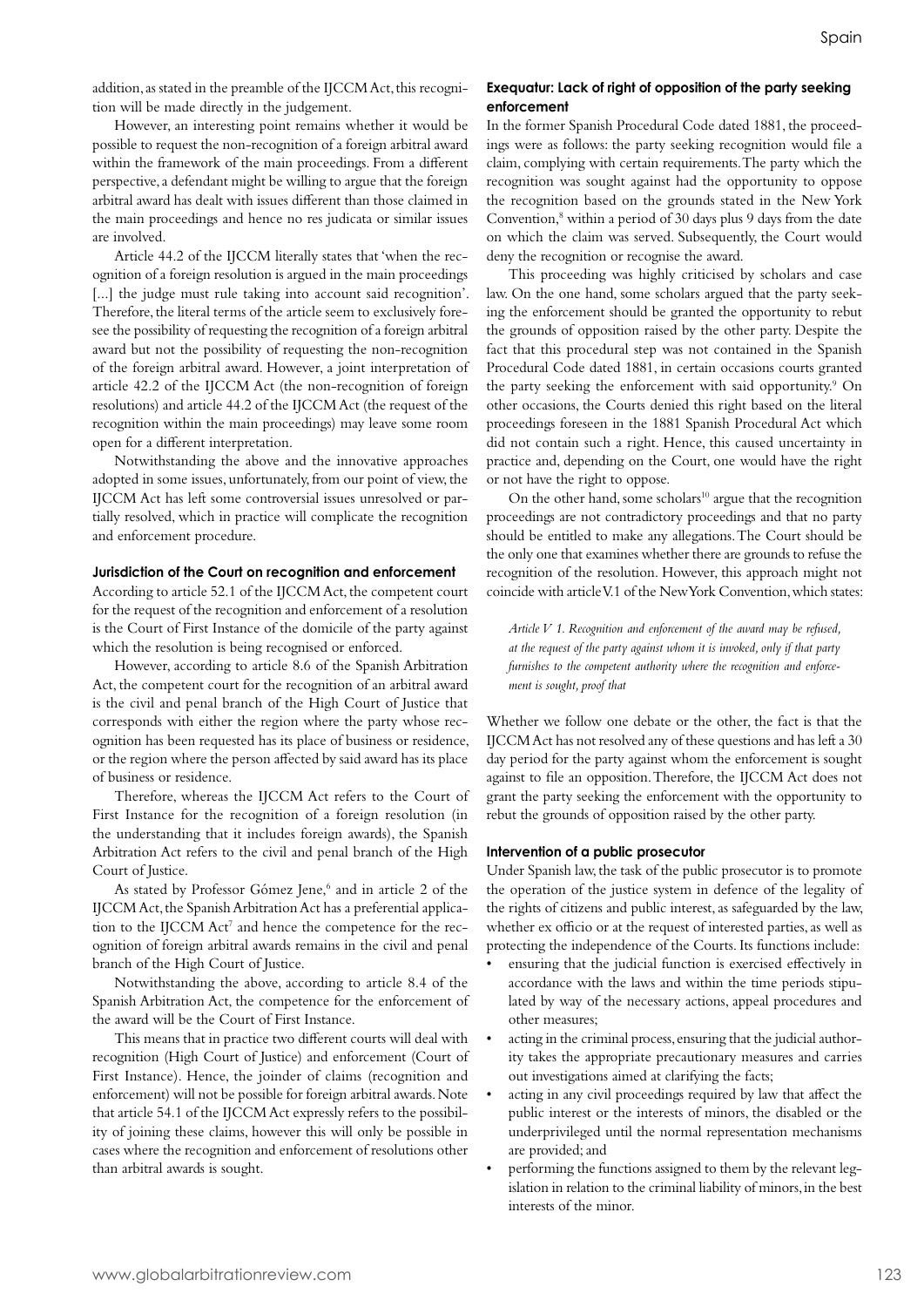Spain

In the former Spanish Procedural Code dated 1881, the intervention of the public prosecutor was compulsory, as the recognition of foreign resolutions could involve public policy issues. The intervention of the public prosecutor in practice delays the proceedings.

This intervention of the public prosecutor has remained compulsory in article 54.8 of the IJCCM Act. In practice, not all recognitions of resolutions involve public policy issues and hence it would have been advisable to expressly limit the intervention of the public prosecutor only to the cases necessary.

#### **Conclusion**

The IJCCM Act was highly anticipated, particularly with respect to the part regarding the exequatur and enforcement of foreign resolutions, as the current regulation was outdated. From our point of view, although some issues have been successfully included, such as the non-recognition of resolutions, the possibility of requesting partial recognition and enforcement, and the possibility of requesting recognition within the framework of other proceedings, other situations will continue to raise practical issues. Jurisdictional matters, procedural aspects (turn to rebut) and the intervention of the public prosecutor have not, it seems, simplified the proceedings.

#### **Notes**

- 1 Ley 29/2015, de 30 de julio, de cooperación jurídica internacional en materia civil.
- 2 See article 2 IJCCM.
- 3 Ley 1/2000, de 7 de enero de Enjuicimiento Civil.
- 4 The Spanish Procedural Code dated 1881 was replaced by the current procedural code Ley 1/2000, de 7 de enero de Enjuicimiento Civil. However, the provisions regarding the recognition and enforcement of resolutions remained unaltered and were regulated by the procedures foreseen in the 1881 Spanish Procedural Code.
- 5 See F J Montero 'Seeking non recognition of an arbitral award'. International Law Office. 16 October 2008.
- 6 M Gómez Jene, 'Arbitraje Internacional y Anteproyecto de Ley de Cooperación jurídica internacional en materia civil'. Diario la Ley, Nº 8388, Sección Doctrina, 20 de Septiembre de 2014.
- 7 See article 2 IJCCM.
- 8 Convention on the Recognition and Enforcement of Foreign Arbitral Awards (New York, 1958).
- 9 See for example: Sentencia del Tribunal Supremo de 7 de octubre de 2003 [JUR 2003, 261577].
- 10 See L Bonilo Garrigo 'Cometarios relativos al Anteproyecto de Ley de Cooperación Jurídica Internacional'. Diario la Ley, Nº 8486, Sección Tribuna, 23 de Febrero de 2015.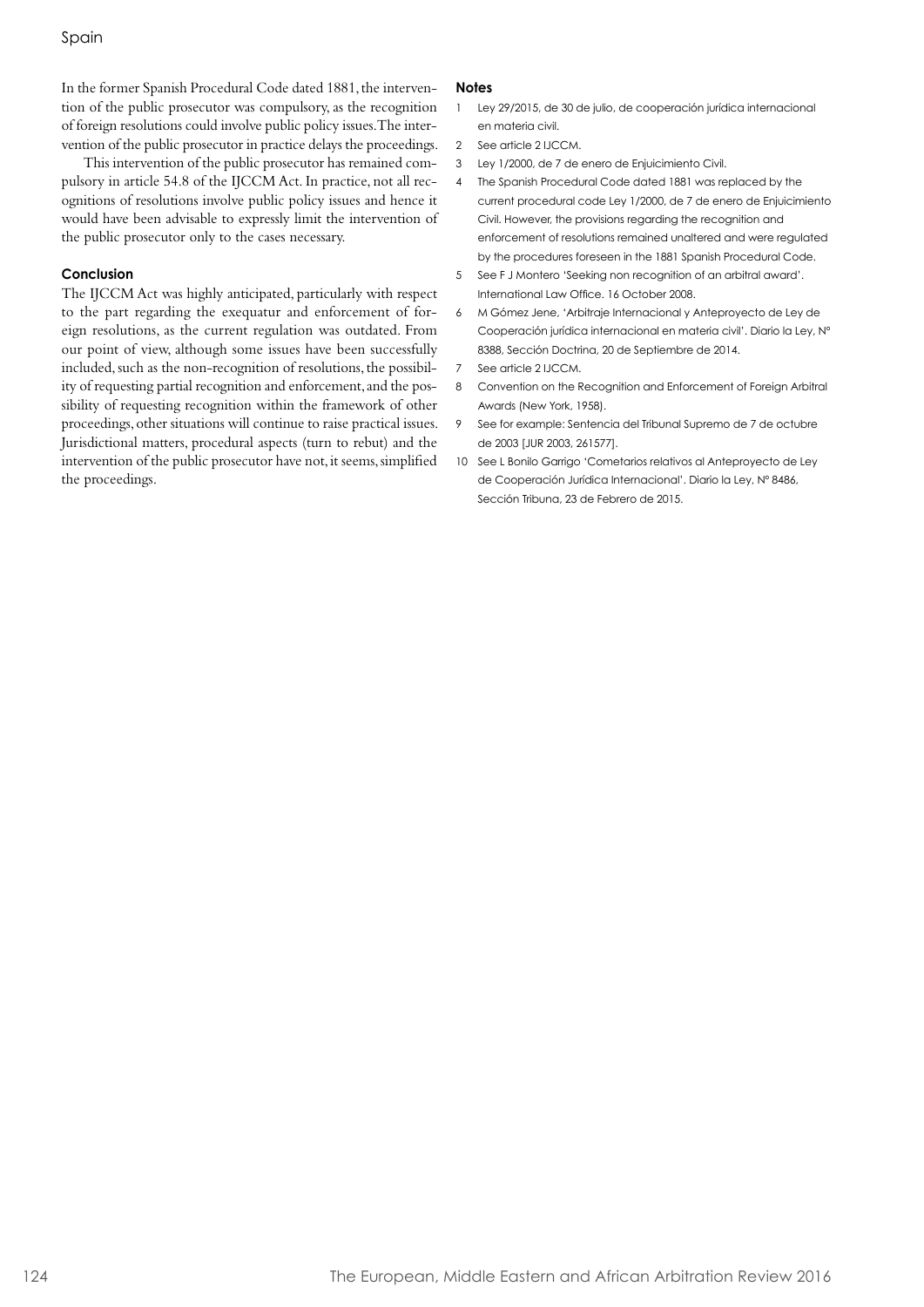

**Félix J Montero** Pérez-Llorca

Félix J Montero is an expert in litigation and arbitration, and has extensive professional experience in both commercial and civil litigation, as well as national and international arbitration. Félix joined Pérez-Llorca in July 2004 after six years as a practising lawyer, and was promoted to partner in January 2008. His working languages are Spanish and English, and he regularly lectures on litigation and arbitration law.

Félix has experience in domestic and international commercial arbitration, both institutional and ad hoc. He has participated in important arbitrations on disputes administered by the International Court of Arbitration of the ICC on mechanical engineering turnkey contracts (energy, automotive, oil, iron and steel industry), international corporate law, international loan agreements, civil engineering contracts (harbour construction, railway overhaul, water treatment and telecom infrastructures), distributorship contracts, administrative concessions and so on.

Félix regularly contributes articles to national and international publications and is co-author of *Código de Arbitraje* (Aranzadi, second edition, 2009), a volume compiling and commenting statutory materials and rules on arbitration. In addition, Félix has participated in the Thomson-Aranzadi commentary to the 2003 Spanish Law on Arbitration, with comments on articles 6, 35, 36, 37, 38 and 39.

Félix is also a member of the Spanish Club of Arbitration, an officer of the IBA Litigation Committee and a former member of the steering committee of the International Arbitration Commission at the Union Internationale des Avocats.



**Mercedes Romero** Pérez-Llorca

Mercedes Romero joined Pérez-Llorca in 2006 after practising law for a year and a half at a medium-sized Spanish law firm. In 2004, Mercedes was an intern at the International Chamber of Commerce (ICC) in Paris. She graduated with a degree in Law from Universidad Carlos III in Madrid and she also completed a postgraduate programme in International Commercial Arbitration at Queen Mary University in London. Mercedes is a lecturer at Universidad Carlos III in Madrid.

Mercedes has wide experience in domestic and international commercial arbitration. She has participated in important arbitrations on disputes administered by different institutions related to engineering and construction contracts mostly from the energy sector.

Mercedes regularly contributes articles to national and international publications and is co-author of *Código de Arbitraje* (Aranzadi, second edition, 2009), a volume compiling and commenting statutory materials and rules on arbitration.

Mercedes is also a member of the Spanish Club of Arbitration.

## Pérez-Llorca

Paseo de la Castellana, 50 28046 Madrid Spain Tel: +34 91 436 04 20 Fax: +34 91 436 04 30 pll@perezllorca.com

**Félix J Montero** fmontero@perezllorca.com

**Mercedes Romero** mromero@perezllorca.com

www.perezllorca.com

Established in 1983, Pérez-Llorca has become one of the leading independent Spanish law firms due to the solid legal background, experience and continuous training of its lawyers, as well as their dedication to quality and efficiency. The firm advises both international and domestic clients, including major banks, public and private companies, national and regional government authorities, international and domestic investors and funds, and prestigious foreign law firms.

#### **International experience**

The firm has continued experience in cross-border transactions. Our legal advice is tailored to the requirements of national and international companies within the main sectors of Spanish law: administrative law, banking and finance, capital markets, civil and commercial litigation, commercial law, competition law, copyright law, corporate compliance, corporate governance, corporate law, corporate restructuring, data protection and e-commerce, environment, European Union law, insolvency, intellectual property, labour law, land planning, litigation before the European Court of Justice, litigation before the public administrations, M&A, national and international arbitration, private equity, project finance, public procurement, real estate, tax, unfair competition and white collar crime.

#### **Our litigation and arbitration practice**

This team is principally dedicated to defending the interests of the client companies, with lawyers acting before all legal forums throughout Spain. This team focuses on both commercial litigation and international and domestic arbitration. Its members have broad experience in complex cases relating to unfair competition, intellectual property, energy, construction, engineering, banking, tort liability, distribution and agency contracts. In addition, partners of the firm are regularly appointed as arbitrators in significant international and domestic arbitration proceedings.